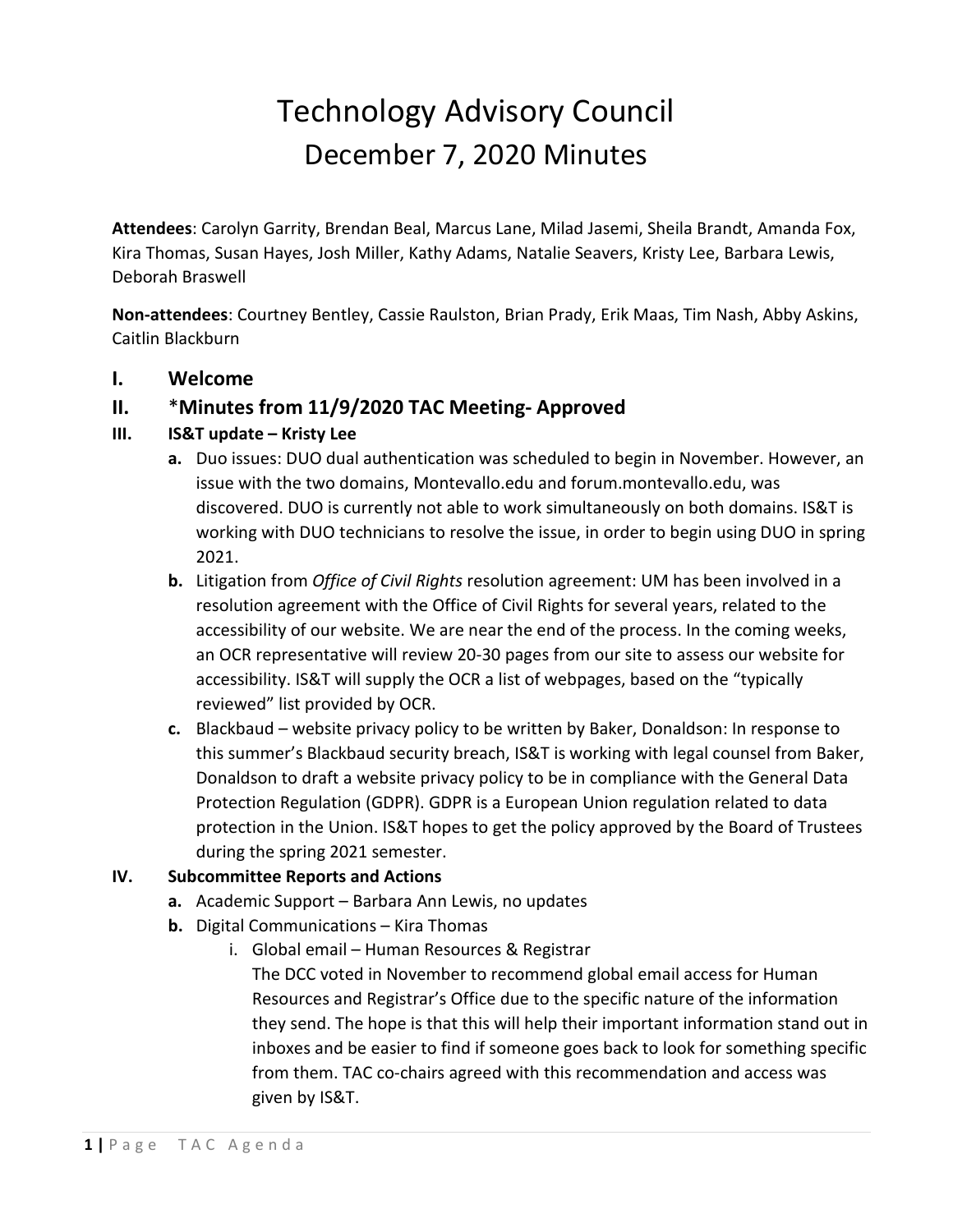- **c.** Executive Susan Hayes, no updates
- **d.** Policy and Procedures Brian Prady, no updates
- **e.** Projects and Planning Kathy Adams
	- i. Oracle upgrade: We have secured Oracle upgrade with a remote DBA to help Robert as issues come up. That begins this week. New servers are required because the current servers cannot be upgraded. That set the project back a little while because the Network team had to work that into their schedule. Robert is working on a revised timeline for testing and go-live. Right now, it looks like we will be ready for functional users to test in January. This will be a full system test.
	- ii. Evisions Product Suite upgrade: Work continues but is slow; I continue to press for updates; hopefully this will be ready for testing in January and can be tested while testing the Oracle upgrade.
	- iii. Report writing project: As of first of Dec- seven reports need client testing, seven reports are in process, two reports are in the report queue waiting on work to begin. Solution Center tickets are open on these. Please keep an eye on them to help with questions or testing.
	- iv. Banner 9 self-services: I will reach out to the functional areas this week to determine a go-live date for 2021 for activating single sign-on for Banner 8 selfservices.
	- v. Security updates: The first round of updates is ready to go in when we deploy Banner 9 Student Profile in self-services. This is waiting for Banner 8 self-services to be single sign-on.
	- vi. Banner 8 forms transition: These will be ready this week. Functional users will be contacted about testing them. They are simple and should not take very much of their time.
	- vii. Ellucian GO mobile app has been upgraded. Single sign-on is now available to set up and will allow registration within the app upon set up and testing.
- **f.** University Operations Chair position open
	- i. Fire Alarm System: UMPD is in the process of changing our fire alarm system over to a new network. So this **should** finally stop the off network errors that campus community have been getting if your panel has been beeping a lot. While changes are being made UMPD advised that campus might not be notified if your fire alarm goes off. It will work normally in your building, just may not notify us. For the week of Dec. 7-11, please call UMPD at 665-8000 if your fire alarm goes off.
	- ii. Residential Housing: WIFI upgrades are being made.
- **g.** Other business
	- i. IS&T and Business Affairs will work together to develop instructions to clarify software and contracts requirements.